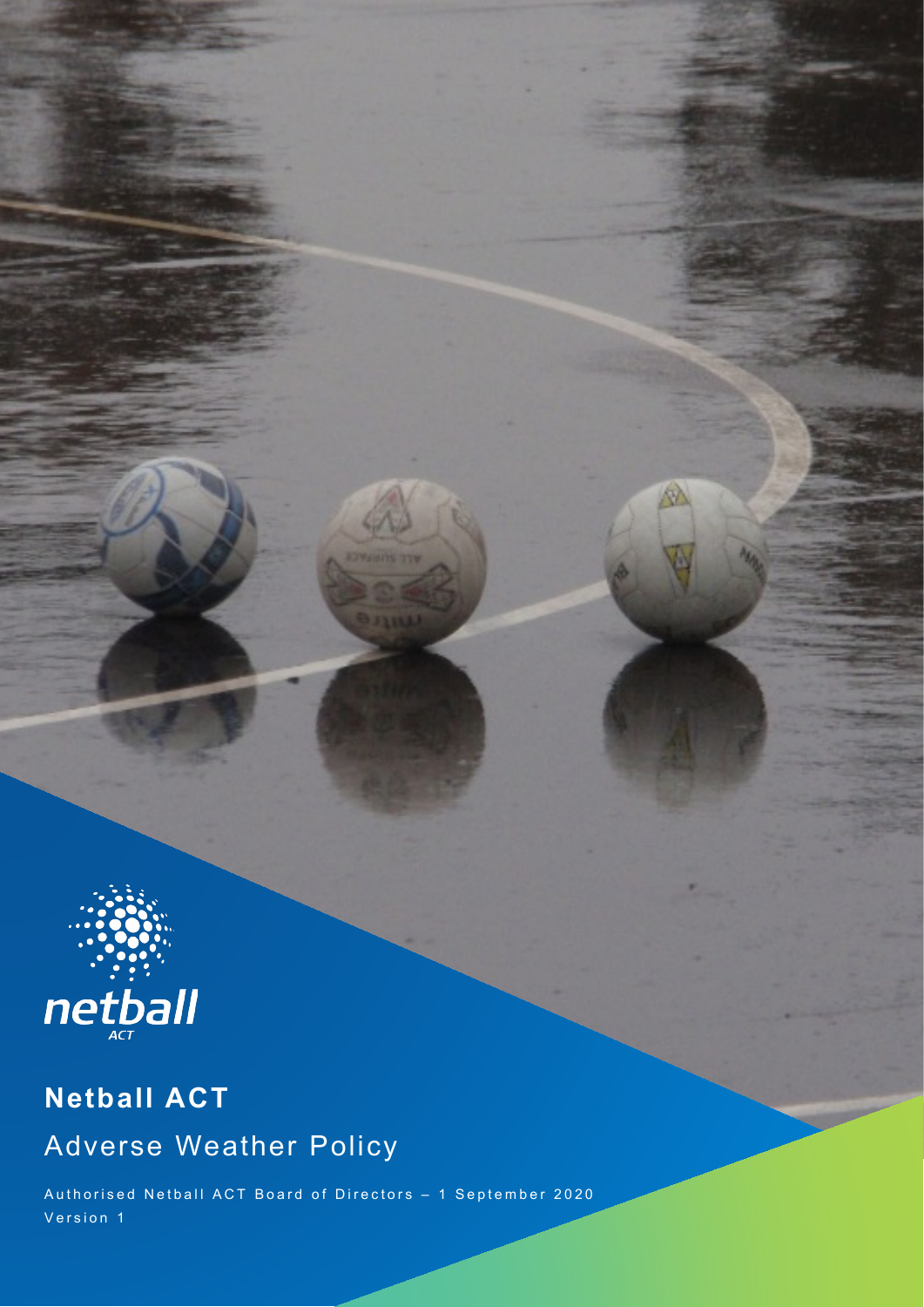# **CONTENTS**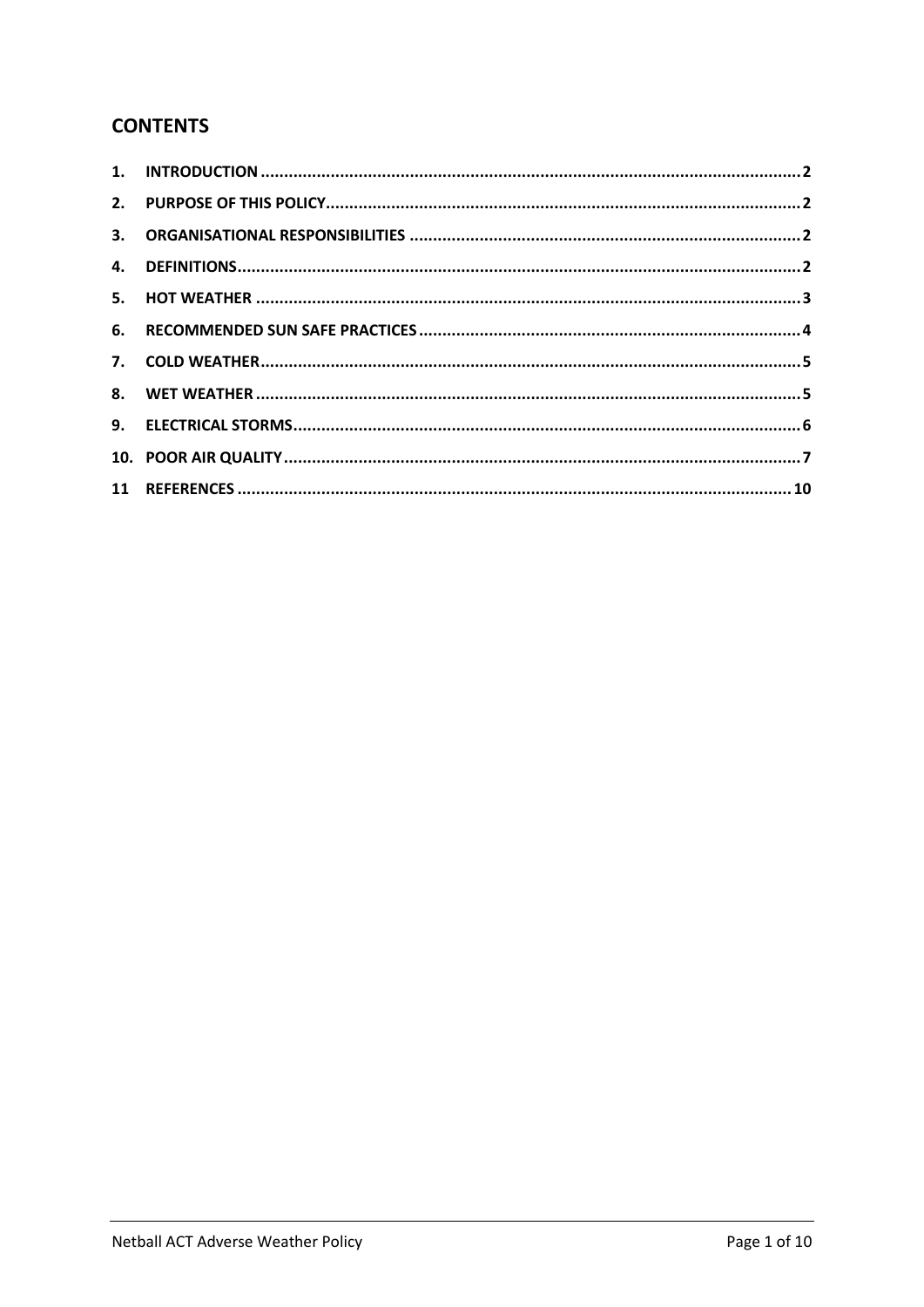#### <span id="page-2-0"></span>**1. INTRODUCTION**

Netball ACT recognises that adverse weather conditions present some level of risk that can harm the performance and/or health of participants. Activities that occur in adverse weather conditions can place participants at risk of injury, illness and in extreme circumstances, even death.

The health and safety of our members is a paramount concern of Netball ACT. As such to reduce the risk of injury, manage potentially dangerous weather situations and meet legal obligations for duty of care, Netball ACT aims to provide a safe environment for players, coaches, umpires, administrators, and spectators.

# <span id="page-2-1"></span>**2. PURPOSE OF THIS POLICY**

- 2.1 The purpose of this policy is to provide clear cancellation guidelines for event organisers and coordinators on the occasion of adverse weather conditions.
- 2.2 This policy document includes the following adverse weather procedures:
	- a) Hot weather
	- b) Wet weather
	- c) Lightning
	- d) Poor air quality

#### <span id="page-2-2"></span>**3. ORGANISATIONAL RESPONSIBILITIES**

3.1 Netball ACT reserves the right to cancel, postpone or modify a NACT run event in the interest of participant health and safety and as such has developed clear guidelines. These guidelines also aim to assist those managing local events in adverse weather conditions to minimise the risk of injury and illness for all participants involved.

#### <span id="page-2-3"></span>**4. DEFINITIONS**

| "Associated Activity" | To encompass all Netball ACT organised events. Including but not limited<br>to competitions, player camps, team selections, trainings, meetings,                                                                   |
|-----------------------|--------------------------------------------------------------------------------------------------------------------------------------------------------------------------------------------------------------------|
|                       | courses and presentations.                                                                                                                                                                                         |
| "Ambient Temperature" | Temperature of the surrounding air, not taking into account humidity or<br>wind in the air.                                                                                                                        |
| "Dehydration"         | Loss of body water and salts essential for normal body function.                                                                                                                                                   |
|                       | Excessive dehydration in a sporting environment may lead to heat<br>exhaustion and heat stroke.                                                                                                                    |
| "Drizzle"             | To rain gently in fine, mist like drops.                                                                                                                                                                           |
| "Foq"                 | Condensed water vapour in cloudlike masses lying close to the ground<br>and limiting visibility.                                                                                                                   |
| "Frost"               | A deposit of miniature ice crystals formed when water vapour condenses<br>at a temperature below freezing.                                                                                                         |
| "Heat exhaustion"     | A form of heat illness characterised by a high heart rate, dizziness,<br>headache and loss of endurance/skill/confusion and nausea.                                                                                |
| "Heat illness"        | Occurs with high intensity activity that elevates the body temperature<br>and/or prolonged exposure to hot weather.                                                                                                |
| "Heat stroke"         | A form of heat illness with characteristics similar to heat exhaustion in<br>conjunction with dry skin and confusion. Heat stroke may arise in a<br>participant who has not been identified as suffering from heat |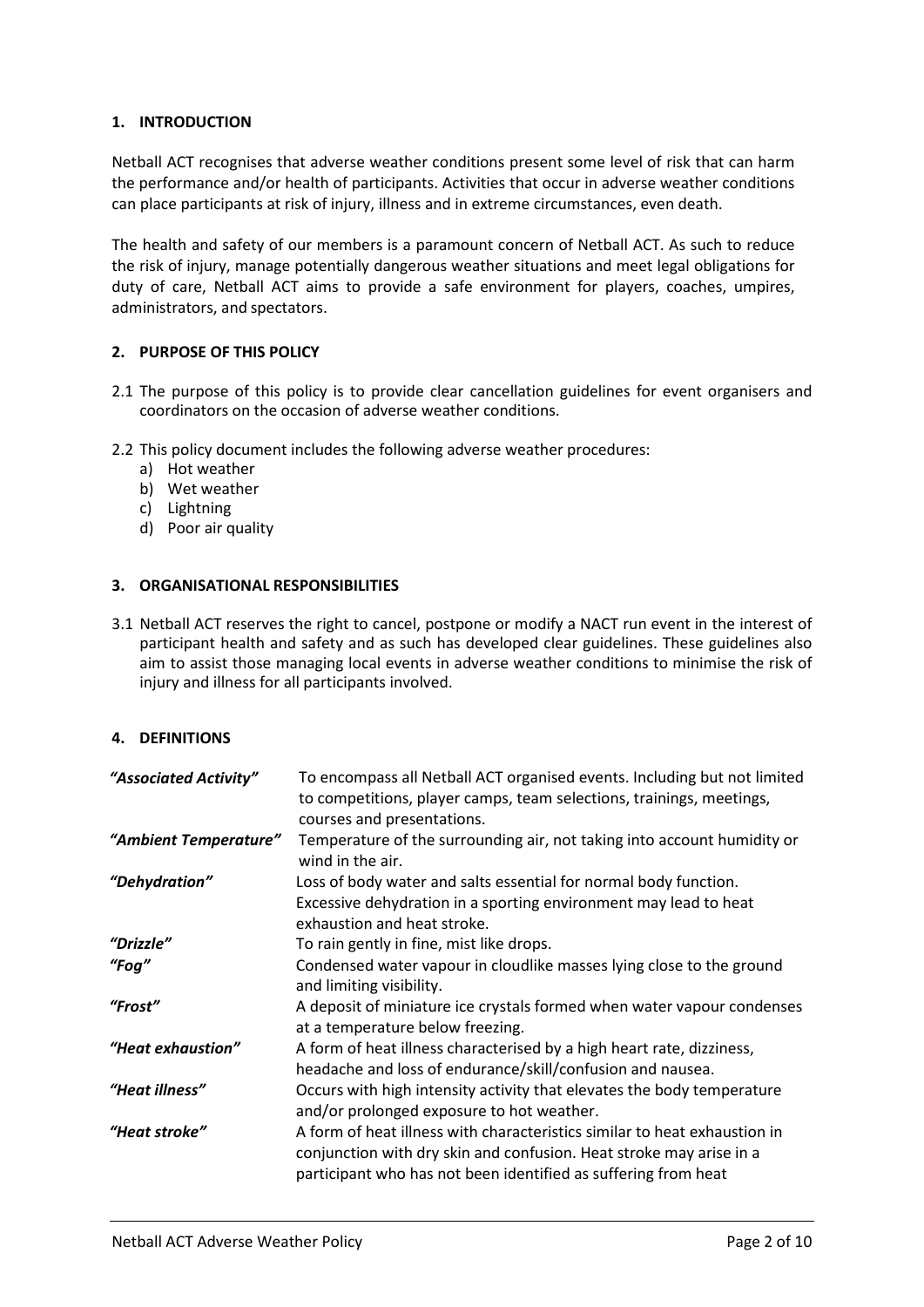| "Intermittent"                | Stopping and starting at intervals.                                                                                                                                                                                                               |
|-------------------------------|---------------------------------------------------------------------------------------------------------------------------------------------------------------------------------------------------------------------------------------------------|
| "Lightning"                   | A flash of light in the sky, occurring during a thunderstorm and caused by<br>a discharge of electricity, either between clouds or between a cloud and<br>the earth.                                                                              |
| "Storm"                       | An atmospheric disturbance manifested in strong winds accompanied by<br>rain, snow and/or other precipitation and often by thunder and lightning.                                                                                                 |
| "Thunder"                     | The crashing or booming sound produced by rapidly expanding air along<br>the path of the electrical discharge of lightning.                                                                                                                       |
| "Wet Bulb Globe               | Is a composite temperature used to estimate the effect of temperature,                                                                                                                                                                            |
| <b>Temperature</b><br>(WBGT)" | humidity, wind speed (wind chill, and visible and infrared radiation,<br>usually sunlight) on humans. It is used by industrial hygienists, athletes<br>and the military to determine approximate exposure levels to high<br>temperature.          |
| "30/30 Rule"                  | If it takes less than 30 seconds to hear thunder after seeing the flash,<br>lightning is near enough to pose a threat; after the storm ends, wait 30<br>minutes before resuming outdoor activities.                                               |
| "Match Official"              | For the purpose of this policy a match official is a person responsible for<br>the planning, organising and/or management of a competition or<br>associated activity and may include, but not limited to, NACT Staff or<br>Association Executive. |

exhaustion and has persisted in further activity.

## <span id="page-3-0"></span>**5. HOT WEATHER**

- 5.1 Obtain an accurate temperature (both ambient and WBGT) from the Bureau of Meteorology (BOM) [http://www.bom.gov.au/info/thermal\\_stress/index.shtml,](http://www.bom.gov.au/info/thermal_stress/index.shtml) before assessing the severity of the conditions. Those with their own WBGT are advised to take their own readings. Readings taken inside an indoor location will help to provide a more accurate assessment of the conditions.
- 5.2 Assess the severity of the conditions by utilising the tables and information below. Ensure the recommended method of management is followed
- 5.3 Events involving children

Children that are exposed to activities in warm, hot weather conditions increase their risk of heat illness. Children sweat less and experience less evaporative cooling than adults and consequently have a greater difficulty reducing core body temperature.

5.4 Hot, Dry Weather Conditions (Indoor and Outdoor facilities)

The following table provides recommendations on the management of activities in hot, dry weather conditions.

| <b>Ambient</b><br><b>Temperature C</b> | <b>Relative</b><br><b>Humidity</b> | <b>Risk of Heat Illness</b> | <b>Recommended Management</b>                                                                                                            |
|----------------------------------------|------------------------------------|-----------------------------|------------------------------------------------------------------------------------------------------------------------------------------|
| $15 - 20$                              |                                    | Low                         | Heat Illness can occur. Caution over-<br>motivation.                                                                                     |
| $21 - 25$                              | Exceeds<br>70%                     | Low-Moderate                | Increase vigilance. Caution over-<br>motivation.                                                                                         |
| $26 - 30$                              | Exceeds<br>60%                     | Moderate                    | Moderate early pre-season training.<br>Reduce intensity and duration of<br>play/training. Incorporate more rest<br>and hydration breaks. |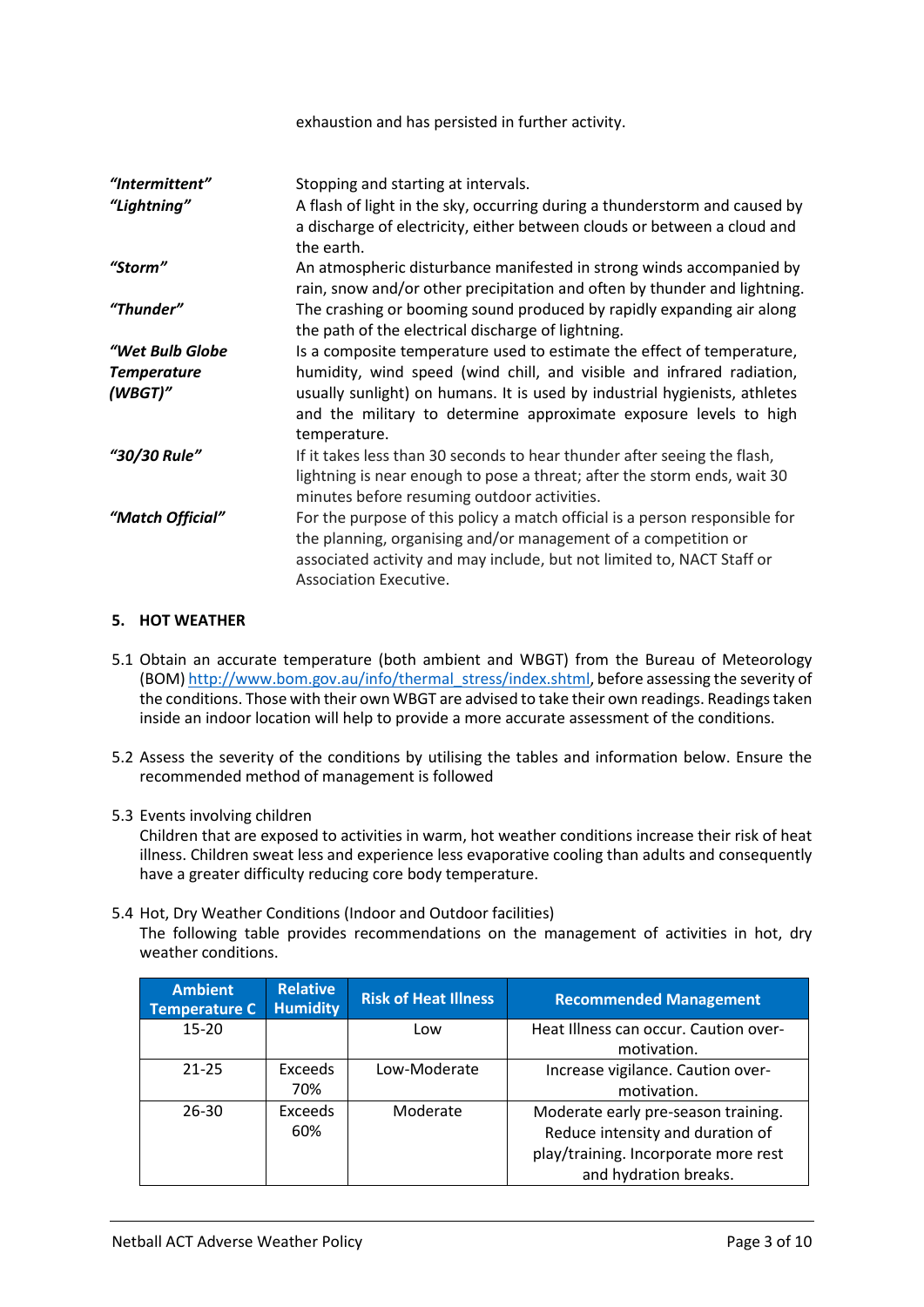| $31 - 35$    | Exceeds<br>50%        | High-Very High | Limit intensity and take more rest<br>and hydration breaks. Limit duration<br>to less than 60 minutes per session. |  |
|--------------|-----------------------|----------------|--------------------------------------------------------------------------------------------------------------------|--|
| 36 and above | <b>Exceeds</b><br>30% | Extreme        | Postpone games to cooler conditions<br>or the cooler part of the day, shorten<br>the game time OR cancel.          |  |

## 5.5 Catastrophic Fire Danger

In the event of a day receiving a catastrophic fire danger rating it is strongly recommended all netball related activities within the catastrophic fire danger area be postponed/cancelled.

- 5.6 When preparing for a competition or associated activity the following issues and strategies should also be considered:
	- a) Duration and intensity of the event strategies include reduced playing time; extended rest periods; provisions for extra water, wetting clothes and face; fan to enhance air flow and player/official rotation.
	- b) Conduct of the competition strategies include dividing games into shorter periods; longer breaks and alternative training times.
	- c) Time of the day strategies such as scheduling events outside the hottest part of the day should be considered.
	- d) Local environment considerations include radiant heat from surfaces and surface type; amount of sunlight on the surface; airflow and air conditioning within venues.
- 5.7 Factors to consider in conjunction with the above tables include the following:
	- a) Fitness levels / athletic ability of participant An overweight and unconditioned participant will generally be more susceptible to heat illness.
	- b) Age and gender of participant Female participants may suffer more during activity in the heat, due to their greater percentage of body fat.
	- c) Veteran participants Generally more susceptible to heat illness due to reduced cardiac function.
	- d) Prior medical conditions It is important to be aware of the participants who have a medical condition or are taking medication that may predispose them to heat illness. Examples includes asthma, diabetes, pregnancy, heart conditions and epilepsy. Some medications and conditions may require special allowances. Any player that is experiencing a high temperature, viral infection, diarrhoea or vomiting should be excluded from participating due to increased risk of heat illness.
	- e) Heat waves Extra caution needs to be taken during unseasonal heat waves or unusually hot or humid climates, or if participants have travelled from a cooler area to a hot and humid climate.

#### <span id="page-4-0"></span>**6. RECOMMENDED SUN SAFE PRACTICES**

- 6.1 Scheduling of outdoor netball activities
	- a) Where possible, schedule outdoor events, competitions and / or training times outside the peak UV times of 10 am – 2 pm (11am – 3pm daylight savings time).
	- b) Investigate the feasibility of having evening training sessions, competitions and events.

#### 6.2 Shade

- a) Where possible, hold training sessions and competitions at venues that provide adequate shade.
- b) Encourage participants, officials and spectators to use the shade available, and encourage people to bring their own umbrellas and shade tents.

6.3 Hats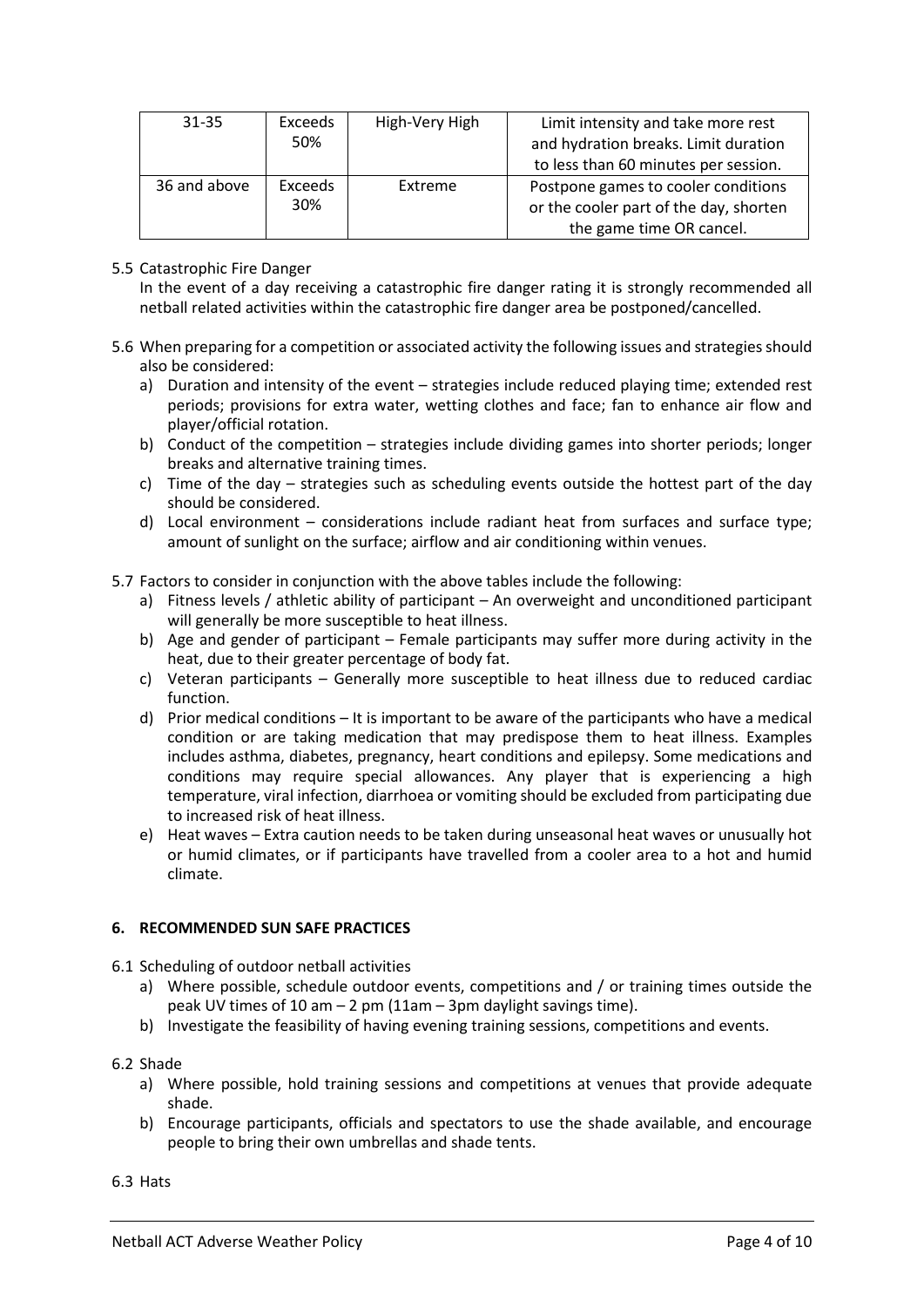- a) Ensure that officials are provided with or encouraged to wear sun-safe hats that protect the face, neck and ears when possible. Recommended sun-safe hats include legionnaire, boardbrimmed and bucket hats. Baseball hats or visors do not provide adequate sun protection.
- b) Encourage participants to bring hats to play that comply with Association policy and/or by laws.
- 6.4 Clothing
	- a) Ensure that officials and participants are provided with or encouraged to wear sun-safe clothing that covers as much skin as possible. For officials this may include shirts / tops with longer sleeves and a collar, and long shorts or pants.
	- b) Incorporate clothing that is cool and loose fitting. Any fabric with an ultraviolet protection actor (UPF) rating above 15 provides good protection against UV radiation, but UPF50+ is recommended.

#### 6.5 Sunscreen

- a) Sunscreen should be made available that is at least SPF30+, broad spectrum and waterresistant and participants, coaches, officials and spectators are encouraged to use it appropriately.
- b) Promote the use of sunscreen that is applied at least 20 minutes before going outdoors, and is reapplied every 2 hours when outdoors, or after getting wet or perspiring.

#### 6.6 Sunglasses

a) Encourage members to wear close fitting, wraparound sunglasses that cover as much of the eye area as possible and that comply with Australian Standard AS/NZS 1067:2003 (Category 2, 3 or 4).

#### <span id="page-5-0"></span>**7. COLD WEATHER**

- 7.1 Children and young people (in particular thin/lean children) are also susceptible to illness in cold weather as they lose body heat more easily. Physical activity is one of the best ways to stay warm in a cold environment. However, coaches, parents and match officials should pay particular attention to children and young people playing sports or activities subject to cold and wet conditions because water increases the loss of body heat.
- 7.2 Have some flexibility from competition rules about clothing to allow children and young people to feel more comfortable in extremely cold weather. This includes allowing tracksuit pants in cold weather, even if not part of regulation uniform.

# <span id="page-5-1"></span>**8. WET WEATHER**

- 8.1 Prior to a match or associated activity, ensure a proactive approach and obtain details about local weather conditions from the Bureau of Meteorology (BOM), [http://www.bom.gov.au](http://www.bom.gov.au/)
- 8.2 Assess the severity of the conditions by utilising the table and information below. Ensure the recommended method of management is followed.

| <b>CONTINUE/MODIFY</b>   | <b>CANCEL/POSTPONE/MODIFY</b>                                                                   |
|--------------------------|-------------------------------------------------------------------------------------------------|
| Light drizzle.           | Continuous driving rain (including hail).                                                       |
| Intermittent rain.       | Court surface is slippery due to excess water<br>and sweeping doesn't assist the court surface. |
| Intermittent heavy rain. | Frost and/or ice on the court surface.                                                          |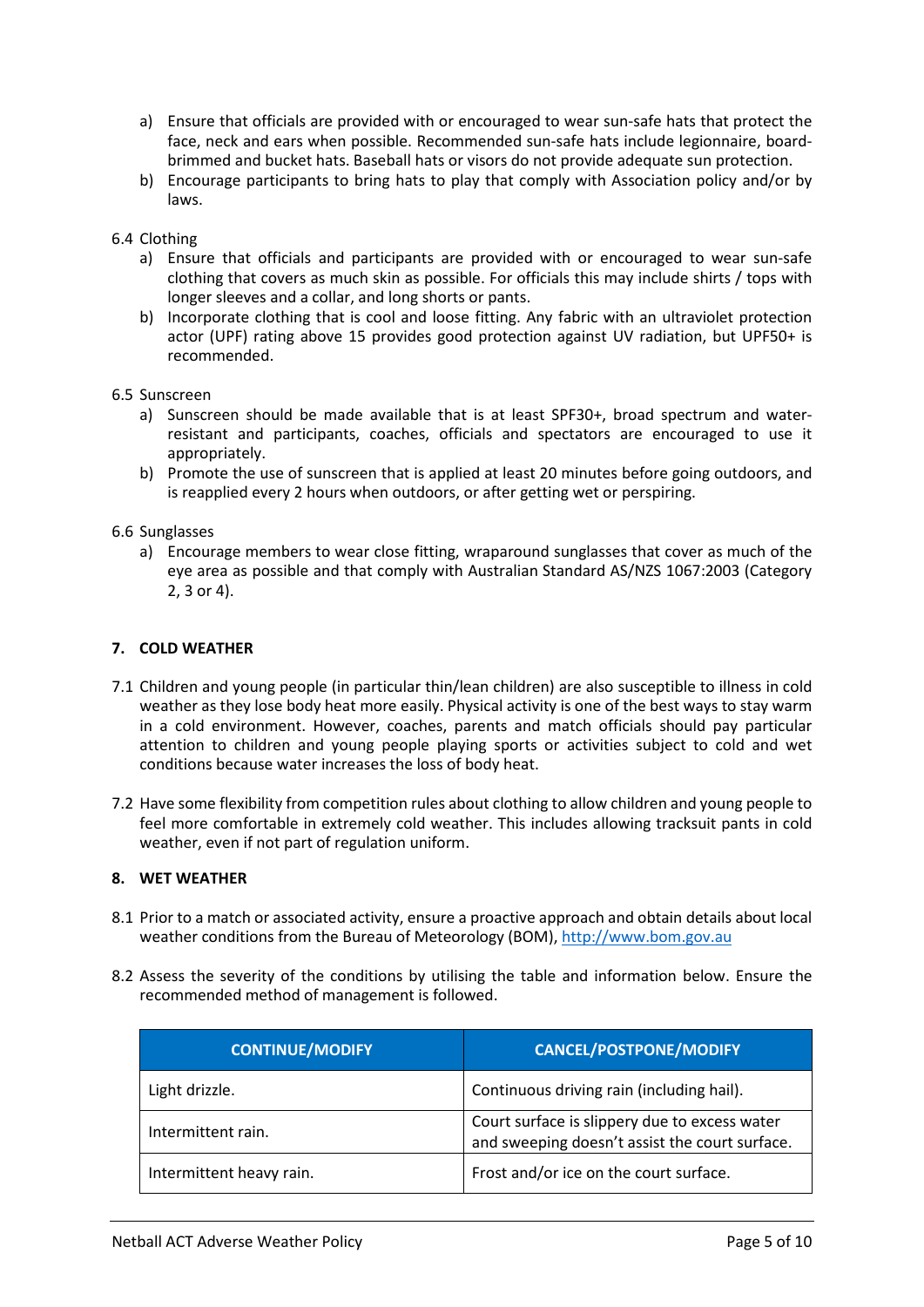| Court surface is wet or slippery.                        | Heavy fog.             |
|----------------------------------------------------------|------------------------|
| Water pooling on court surface but can be<br>swept away. | Snow (light or heavy). |

## 8.3 Court surface (Outdoor Venue)

In rain, hail, snow or fog, court conditions should be assessed by match officials prior to the commencement of play. If there are several games to be played, an ongoing assessment should be undertaken between games to ensure the safety of players, umpires and team officials. If the weather deteriorates during a game, a further assessment may be made mid game.

Section 9.3 (iii) of the INF Rules of Netball allows for the umpire to consult with event organisers to decide if the game/s should be abandoned.

Factors to consider when assessing the court surface;

- Is the court/s slippery
- Is there snow or hail on the court/s
- Is water pooling on the court/s surface that can't be swept of
- 8.4 Once the assessment is complete a decision should be made to commence/continue play or cancel, postpone or modify the match or associated activity.

#### <span id="page-6-0"></span>**9. ELECTRICAL STORMS**

- 9.1 Lightning can strike more than 10km from the edge of a thunderstorm and it is generally agreed that 10kms is the minimum safe distance from a storm.
- 9.2 Netball ACT supports the '30/30' rule which will be enacted for lightning safety and serves as a guide for event cancellation and subsequent resumption.
- 9.3 The '30/30' rule is not an absolute rule. A storm may move very quickly, or not generate any lightning or thunder until it is very close or topographical or wind conditions may prevent sound from travelling to your position. These conditions are especially common in mountain areas. It is important that match officials observe weather conditions and be alert to the possibility of the above occurring.
- 9.4 In the event of an approaching storm, count the seconds from when the lightning flash is seen to when the thunder is heard ('flash to bang count'). If there is a thunder occurrence within 30 seconds from when the lightening is observed, activity is to cease immediately. Participants are at risk and are to be advised to seek safe shelter to ensure safety.
- 9.5 Wait 30 minutes after the last thunder is heard or lightning is seen before resuming activities. This will ensure the lightning storm is at least 20kms away from the venue.
- 9.6 Prior to the match or associated activity ensure a proactive approach and obtain details about local weather conditions from the Bureau of Meteorology (BOM), [www.bom.gov.au](http://www.bom.gov.au/)
- 9.7 Match officials are to define a list of safe structures and locations to be utilised in the event of a lightning storm occurring.
- 9.8 Safe shelter includes:
	- a) Large/substantial enclosed buildings;
	- b) Fully enclosed metal vehicles with windows closed;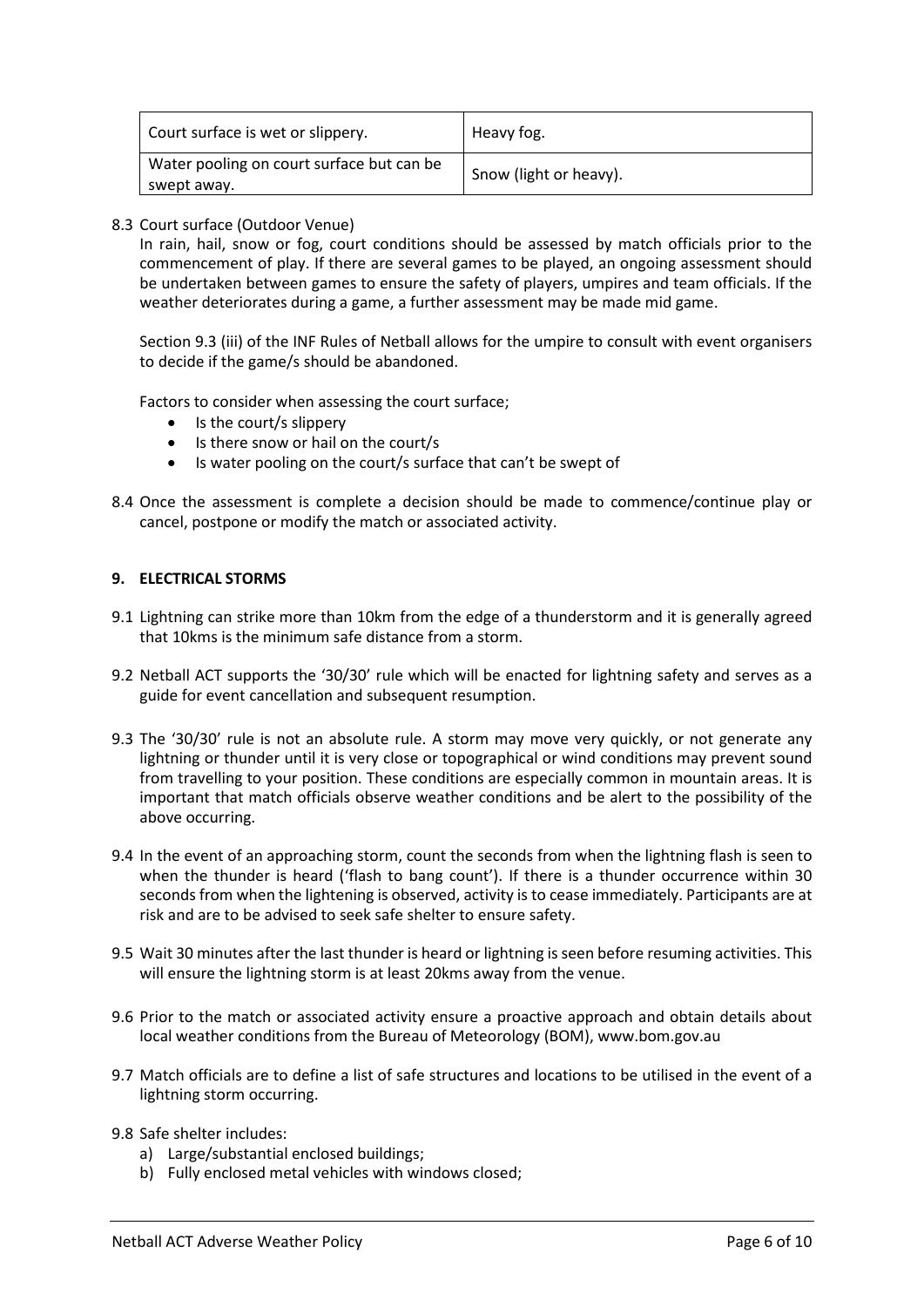- c) Low ground;
- d) Trees of uniform height (i.e. forest)
- 9.9 Unsafe locations and situations:
	- a) High, open ground;
	- b) Swimming pools (both indoor and outdoor);
	- c) Close vicinity to the tallest structure in the area isolated or tall trees, light pole, communication towers;
	- d) Near outdoor metal structures rain shelters, tents, seating/benches, poles, gates and fences;
	- e) Objects that increase an individual's height umbrella.

#### <span id="page-7-0"></span>**10. POOR AIR QUALITY**

- 10.1 Prior to the match or associated activity ensure a proactive approach and obtain details about local weather conditions from the Bureau of Meteorology (BOM)[, www.bom.gov.au](https://netballa-my.sharepoint.com/personal/nicole_bowles_netballact_com_au/Documents/Desktop/NicoleBowles/Desktop/Operations%20and%20Sport/www.bom.gov.au)
- 10.2 In the event of poor air quality, Netball ACT recommends that the following steps are taken;
	- a) Go to Current Air Quality website [\(https://www.health.act.gov.au/about-our-health](https://www.health.act.gov.au/about-our-health-system/population-health/environmental-monitoring/monitoring-and-regulating-air-0)[system/population-health/environmental-monitoring/monitoring-and-regulating-air-](https://www.health.act.gov.au/about-our-health-system/population-health/environmental-monitoring/monitoring-and-regulating-air-0)[0\)](https://www.health.act.gov.au/about-our-health-system/population-health/environmental-monitoring/monitoring-and-regulating-air-0)
	- b) On the website find the area nearest to the venue location
	- c) Review the PM2.5 concentration and Health advisory ratings
- 10.3 The following table provides recommendations on the management of activities in air quality conditions;

| <b>Exercise Category</b>        | General                                                                                                                                                                                                                                                                                                                                                 | <b>Exercise Specific</b>                                                                                                                                                                                                                                                         | <b>PM2.5</b>      |
|---------------------------------|---------------------------------------------------------------------------------------------------------------------------------------------------------------------------------------------------------------------------------------------------------------------------------------------------------------------------------------------------------|----------------------------------------------------------------------------------------------------------------------------------------------------------------------------------------------------------------------------------------------------------------------------------|-------------------|
|                                 | <b>Recommendations</b>                                                                                                                                                                                                                                                                                                                                  | <b>Recommendations</b>                                                                                                                                                                                                                                                           | ug/m <sup>3</sup> |
| Good to exercise                | It is a good day to be<br>$\bullet$<br>outside                                                                                                                                                                                                                                                                                                          | All forms of exercise are<br>$\bullet$<br>encouraged.                                                                                                                                                                                                                            | $25$              |
| Moderate                        | The air is probably<br>$\bullet$<br>smoky.<br>Sensitive groups may<br>experience<br>symptoms like<br>coughing or<br>shortness of breath.<br>If you are sensitive to<br>air pollution, spend<br>less time outside in<br>the smoke or dust<br>and follow your<br>treatment plan.<br>If you are worried<br>about your<br>symptoms, seek<br>medical advice. | If you are sensitive to<br>$\bullet$<br>air pollution, you may<br>need to reduce<br>prolonged high<br>intensity endurance<br>exercise (e.g. rowing,<br>cycling, long-distance<br>running).<br>Most individuals will<br>٠<br>tolerate exercise as<br>normal, without<br>symptoms. | $25 - 50$         |
| Poor conditions<br>for exercise | The air is probably<br>$\bullet$<br>very smoky.                                                                                                                                                                                                                                                                                                         | Consider reducing<br>$\bullet$<br>prolonged high                                                                                                                                                                                                                                 | $51 - 100$        |
|                                 | Sensitive groups<br>and/or others may<br>experience                                                                                                                                                                                                                                                                                                     | intensity endurance<br>activities (e.g. rowing,<br>cycling, long-distance                                                                                                                                                                                                        |                   |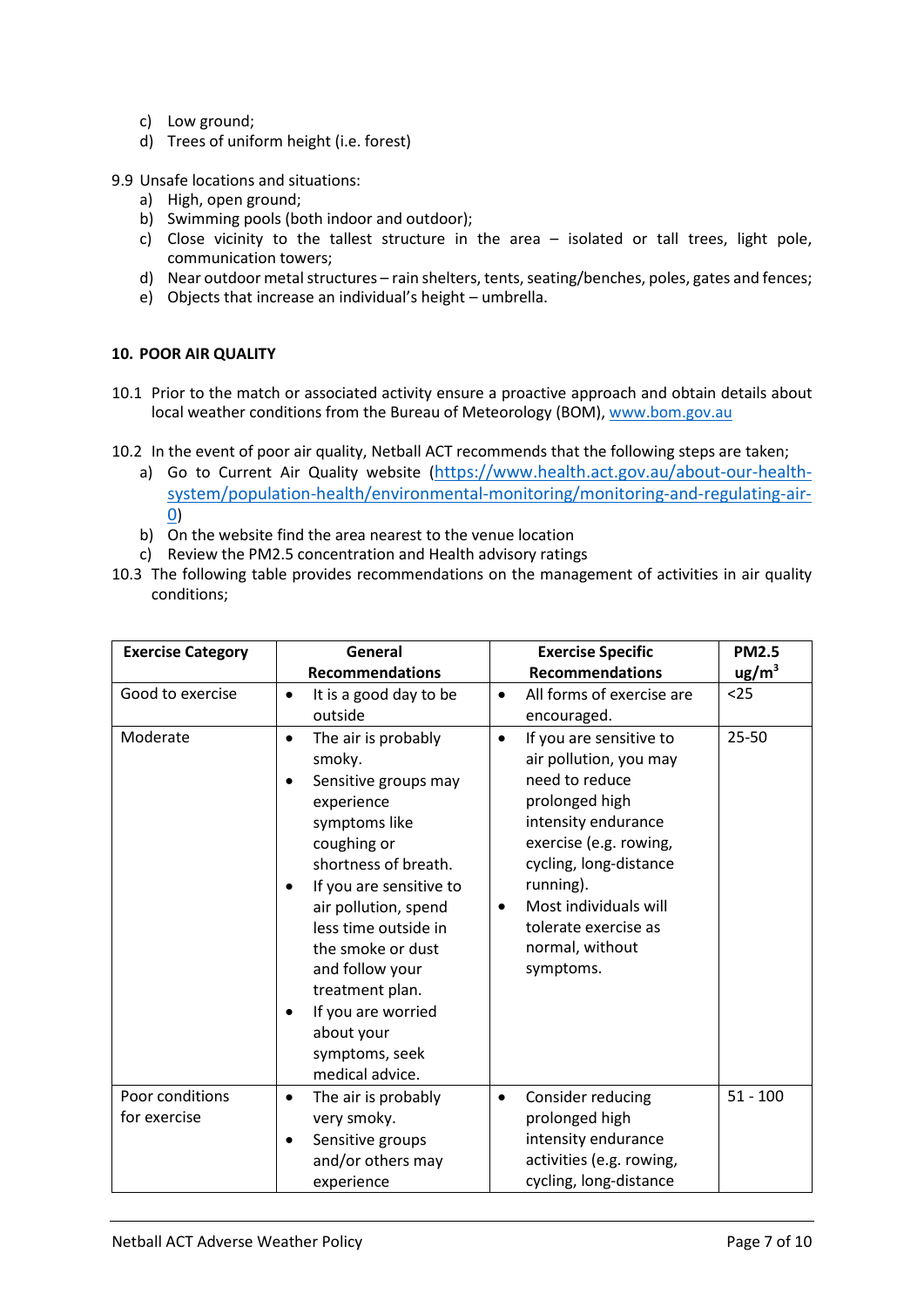|                                         | symptoms like<br>coughing or<br>shortness of breath.<br>If you are sensitive to<br>$\bullet$<br>air pollution, spend<br>less time outside in<br>the smoke or dust<br>and follow your<br>treatment plan.<br>If you are worried<br>$\bullet$<br>about your<br>symptoms, seek<br>medical advice.<br>Seek urgent medical<br>$\bullet$<br>help if anyone has<br>trouble breathing or<br>tightness in the<br>chest. Call 000 for an<br>ambulance.                                                                                                           | running).<br>If you are sensitive to<br>$\bullet$<br>air pollution, avoid<br>prolonged high<br>intensity endurance<br>exercise (e.g. rowing,<br>cycling, long-distance<br>running) or move it<br>indoors.<br>Intermittent exercise<br>$\bullet$<br>(e.g. tennis, netball,<br>beach volleyball,<br>cricket) and power<br>activities (e.g. sprint<br>training, javelin<br>training, jump training,<br>rugby skills training)<br>may still be well-<br>tolerated but athletes<br>should be alert to<br>symptoms.<br>Increase rest-to-activity<br>$\bullet$<br>ratio for intermittent<br>exercise.                                                                                    |                |
|-----------------------------------------|-------------------------------------------------------------------------------------------------------------------------------------------------------------------------------------------------------------------------------------------------------------------------------------------------------------------------------------------------------------------------------------------------------------------------------------------------------------------------------------------------------------------------------------------------------|-----------------------------------------------------------------------------------------------------------------------------------------------------------------------------------------------------------------------------------------------------------------------------------------------------------------------------------------------------------------------------------------------------------------------------------------------------------------------------------------------------------------------------------------------------------------------------------------------------------------------------------------------------------------------------------|----------------|
| Very poor<br>conditions for<br>exercise | The air is probably<br>$\bullet$<br>very smoky.<br>Sensitive groups<br>$\bullet$<br>and/or others may<br>experience<br>symptoms like<br>coughing or<br>shortness of breath.<br>If you are sensitive to<br>air pollution, spend<br>less time outside in<br>the smoke or dust<br>and follow your<br>treatment plan.<br>If you are worried<br>$\bullet$<br>about your<br>symptoms, seek<br>medical advice.<br>Seek urgent medical<br>$\bullet$<br>help if anyone has<br>trouble breathing or<br>tightness in the<br>chest. Call 000 for an<br>ambulance. | High intensity<br>$\bullet$<br>endurance activities<br>(e.g. rowing, cycling,<br>long-distance running)<br>should be avoided or<br>moved indoors.<br>Intermittent exercise<br>(e.g. tennis, netball,<br>beach volleyball,<br>cricket) and power<br>activities (e.g. sprint<br>training, javelin<br>training, jump training,<br>rugby skills training)<br>may still be well-<br>tolerated but athletes<br>should be alert to<br>symptoms.<br>Increase rest-to-activity<br>٠<br>ratio for intermittent<br>exercise.<br>Any individual may be<br>$\bullet$<br>affected by exercising<br>in smoky air at these<br>levels. If symptoms<br>develop, cease exercise<br>and move indoors. | $101 -$<br>150 |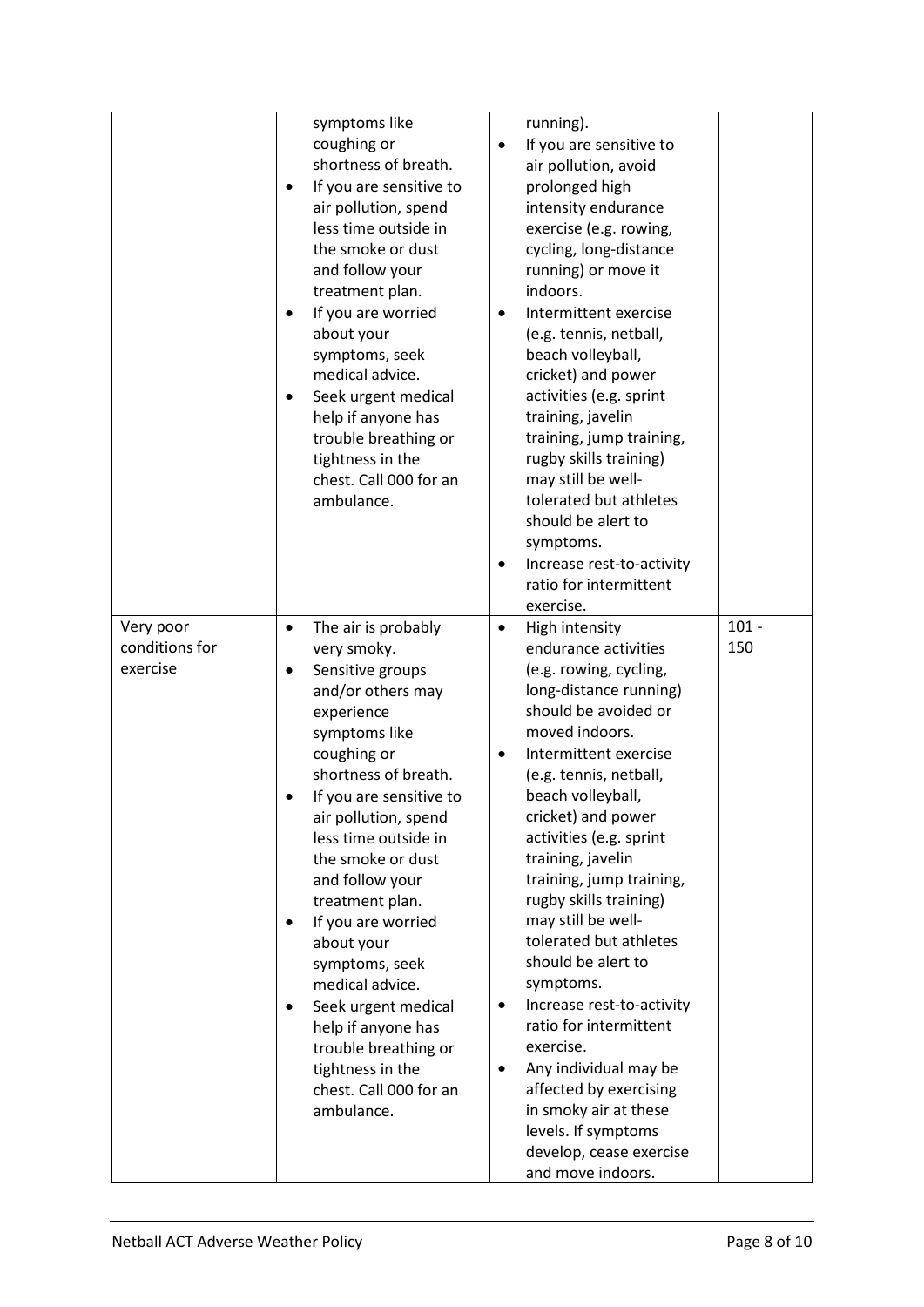| Likely to be      | The air is probably<br>$\bullet$      | Most individuals should<br>$\bullet$ | >150 |
|-------------------|---------------------------------------|--------------------------------------|------|
| hazardous to      | extremely smoky.                      | avoid physical activity              |      |
| exercise outdoors | Everyone will be at                   | outdoors.                            |      |
|                   | risk of experiencing                  | Where there is an<br>$\bullet$       |      |
|                   | symptoms like                         | intention to play                    |      |
|                   | coughing or                           | organised high-level                 |      |
|                   | shortness of breath.                  | sport and there are                  |      |
|                   | Listen to your local<br>٠             | medical staff on site to             |      |
|                   | emergency radio                       | advise, these levels of              |      |
|                   | station or visit your                 | pollution should trigger             |      |
|                   | <b>State Emergency</b>                | a discussion between                 |      |
|                   | Agency for advice.                    | medical staff and                    |      |
|                   | Stay indoors away<br>$\bullet$        | officials about the                  |      |
|                   | from smoke and                        | advisability or                      |      |
|                   | dust.                                 | otherwise of                         |      |
|                   | If you are sensitive to<br>$\bullet$  | proceeding with the                  |      |
|                   | air pollution, follow                 | event.                               |      |
|                   | your treatment plan.                  |                                      |      |
|                   | Close your windows                    |                                      |      |
|                   | and doors to keep                     |                                      |      |
|                   | smoke and dust out                    |                                      |      |
|                   | of your home.                         |                                      |      |
|                   | If you think the air in<br>$\bullet$  |                                      |      |
|                   | your home is                          |                                      |      |
|                   | uncomfortable,                        |                                      |      |
|                   | consider going to an                  |                                      |      |
|                   | air-conditioned                       |                                      |      |
|                   | building like a library               |                                      |      |
|                   | or shopping centre                    |                                      |      |
|                   | for a break if it's safe<br>to do so. |                                      |      |
|                   |                                       |                                      |      |
|                   | If you are worried                    |                                      |      |
|                   | about your<br>symptoms, seek          |                                      |      |
|                   | medical advice.                       |                                      |      |
|                   | Seek urgent medical<br>$\bullet$      |                                      |      |
|                   | help if anyone has                    |                                      |      |
|                   | trouble breathing or                  |                                      |      |
|                   | tightness in the                      |                                      |      |
|                   | chest. Call 000 for an                |                                      |      |
|                   | ambulance.                            |                                      |      |

10.4 Where a decision is made to continue a match or associated activity with readings that are fair to hazardous, warnings should be issued to officials, players, and all involved in the match or associated activity at the venue or on an associated website/social media platform, or both. The warning should provide information that current conditions may pose a health hazard, particularly to those with respiratory or cardiovascular conditions and they should make their own decision in regard to participating.